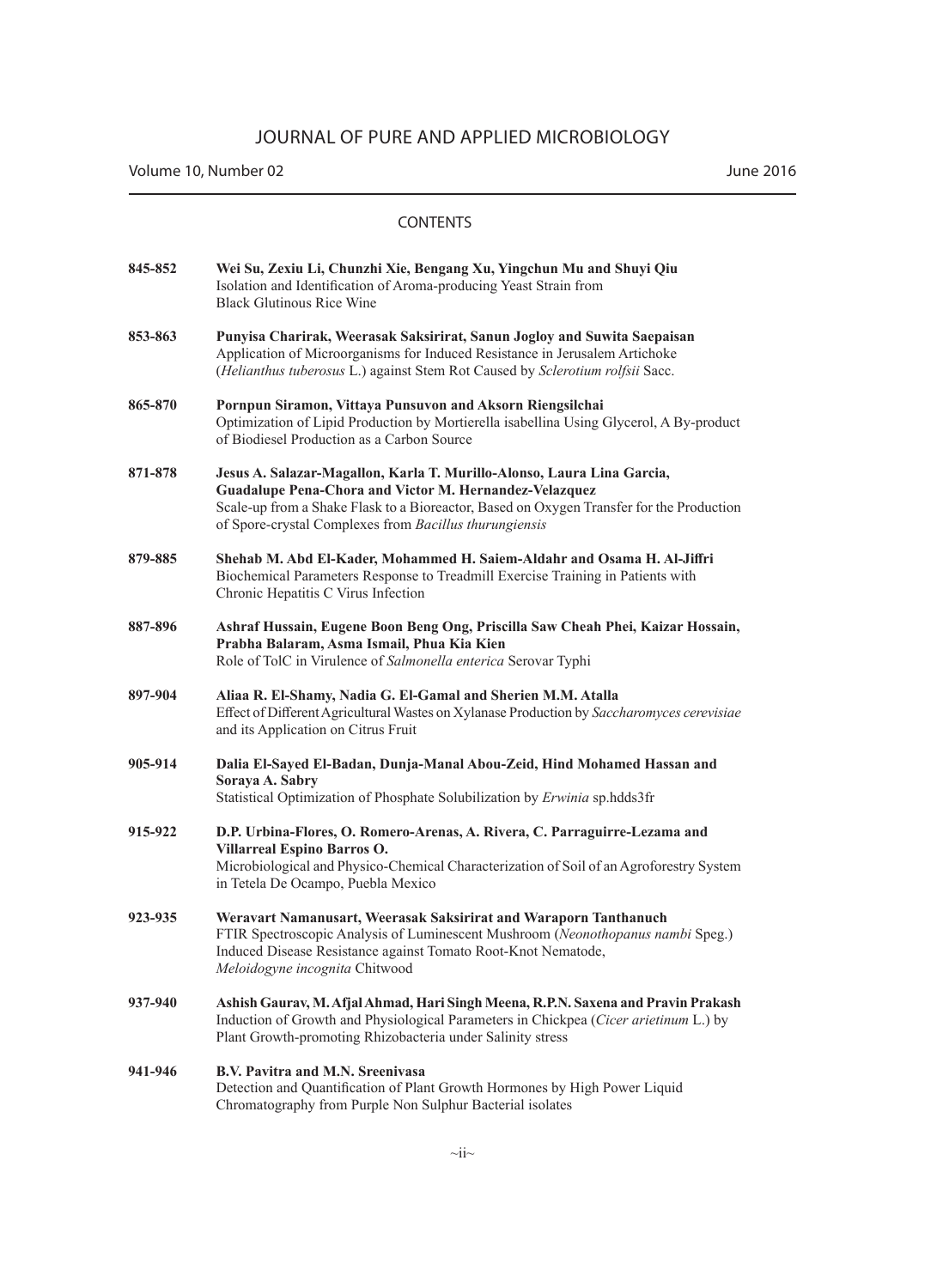Volume 10, Number 02 June 2016

| 947-957          | Assiri Klangsawad and Petcharat Thummabenjapone<br>Antagonistic Streptomyces-PR87 Application, Improves Significantly Growth, Yield, and<br>Fruit Qualities of Greenhouse Tomatoes                                                                                                                                                                |
|------------------|---------------------------------------------------------------------------------------------------------------------------------------------------------------------------------------------------------------------------------------------------------------------------------------------------------------------------------------------------|
| 959-966          | Mina Owrang, Fatemeh Fallah, Shiva Irani, Mohammad Rahbar and Gita Eslami<br>Distribution of ISAba1 and ISAba2 among OXA-type Carbapenemase-Producing Clinical<br>Isolates of Acinetobacter baumannii from Hospitals in Tehran, Iran                                                                                                              |
| 967-978          | S.K. Hemida and M.A. Abdel-Sater<br>Biodiversity of Soil and Air-Borne Fungi in the Northern Border Region of Saudi Arabia                                                                                                                                                                                                                        |
| 979-986          | Ramezan Ali Ataee, Vahide Zare, Alishiri Gholam Hossein, Davood Esmaeili and<br>Mahdi Tata<br>Real Time RT RCR Detection of mRNA encoding Enterotoxin B Staphylococcus aureus in<br>Synovial fluid of Patients with Rheumatoid arthritis                                                                                                          |
| 987-989          | Wanwisa Dodgson, Nisarat Siriwatanametanon, Sujira Maneerat and<br>Jolyon L.A. Dodgson<br>Rapid Test for Detection of Hepatitis B Virus in Human Breastmilk                                                                                                                                                                                       |
| 991-1013         | Noura El-Ahmady El-Naggar, E.A. Metwally, A.B. El-Tanash and A.A. Sherief<br>Statistical Optimization of Culture Conditions and Overproduction of Inulinase using Low<br>Cost, Renewable Feedstocks by a Newly Isolated Aspergillus sclerotiorum under Solid-<br>State Fermentation Conditions: Inulin Hydrolysis by Partially Purified Inulinase |
| 1015-1020        | Abdulsadah A. Rahi and Magda A.Ali<br>A First DNA Sequencing of Hydatid Agent Isolated from Human in Iraq                                                                                                                                                                                                                                         |
| 1021-1025        | Morteza Khani, Anis Radbeh, Hamed Nikzad, Zinat Mohammadi and<br>Mohammad Zolfaghari<br>Isolation and Identification of Biosurfactant-Producing Bacteria in the Waters of<br>Bandar Abbas and Determination of the Surface Tension Activity                                                                                                       |
| 1027-1032        | M.B. Moghadam, M. Montazer, A. Nazari, G. Roshani and M. Ataei<br>Comparison of RSM and ANN Optimization Methods in Determining Antibacterial<br>Properties of Cotton against E. coli                                                                                                                                                             |
| 1033-1036        | Nichapa Pienpatanakij, Napatsawan Armin and Nattamon Niyomdecha<br>Comparing the Results of Microbiological Sterilization by Autoclaving in Different Waste<br>Packaging Formats                                                                                                                                                                  |
| 1037-1041<br>and | Nawaf Raja R. Alshammari, Samir Qiblawi, Mamoun Shadeed and Ashfaque Hossain<br>Synergistic Antimicrobial Activity of Aqueous Extract Date Palm (Phoenix dactylifera)                                                                                                                                                                             |
|                  | Almond (Prunus dulcis) with Amoxicillin Against Pseudomonas aeruginosa and<br>Acinetobacter baumannii                                                                                                                                                                                                                                             |
| 1043-1054        | N. Amruta, M.K. Prasanna Kumar, S. Narayanaswamy, Malali Gowda,<br>B.C. Channakeshava, K. Vishwanath, M.E. Puneeth and H.P. Ranjitha<br>Isolation and Identification of Rice Blast Disease - Suppressing Antagonistic Bacterial<br>Strains from the Rhizosphere of Rice                                                                           |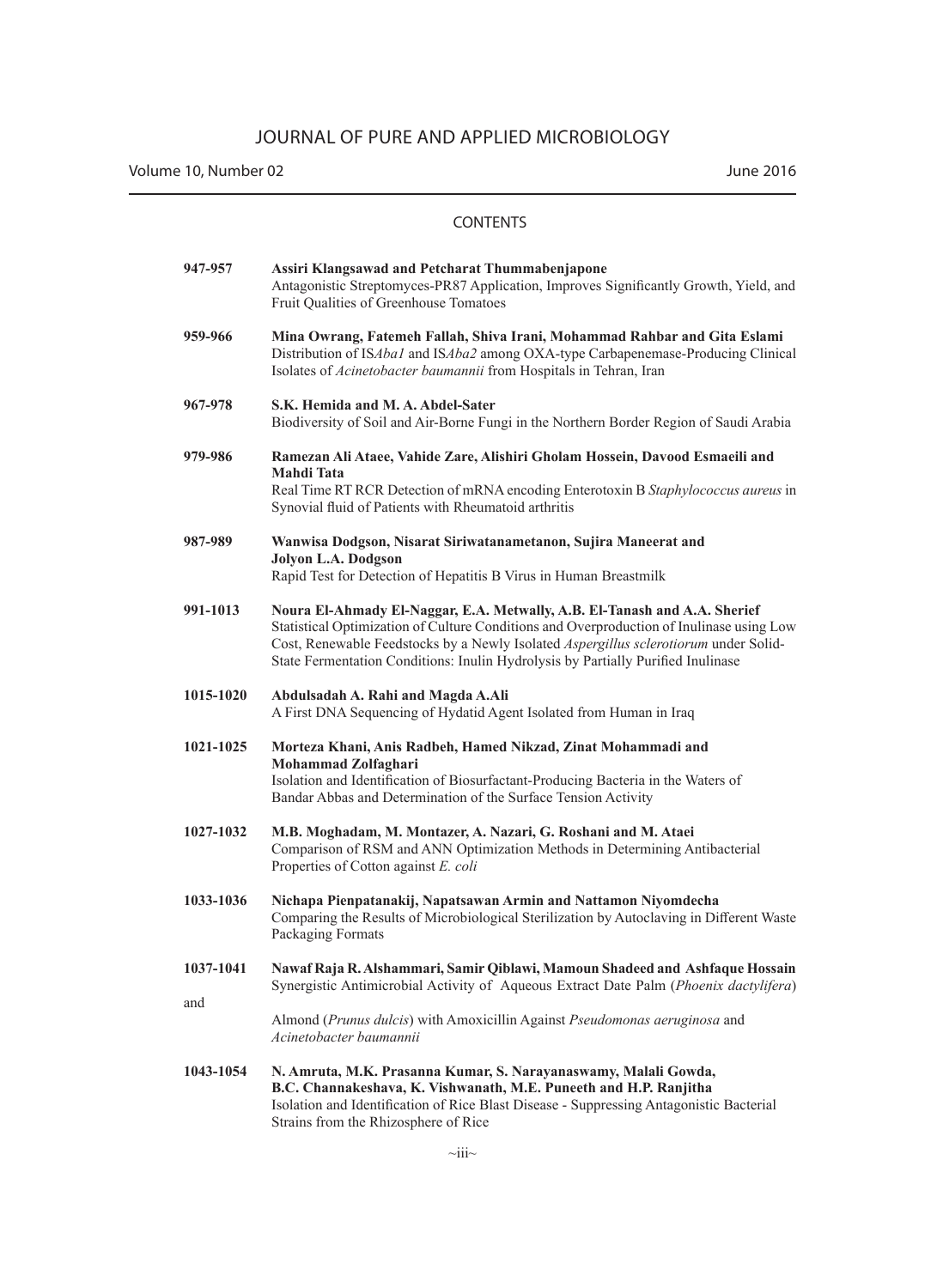### CONTENTS

| 1055-1060 | Mukesh Srivastava, Sonika Pandey, Mohammad Shahid, Anuradha Singh, Vipul<br>Kumar, Shubha Trivedi, Manoj Kumar Maurya, Yatindra Kumar Srivastava,<br>Ved Ratan and D.K. Srivastava<br>Nanotechnology and Agriculture: A review                                                                                                                                  |
|-----------|-----------------------------------------------------------------------------------------------------------------------------------------------------------------------------------------------------------------------------------------------------------------------------------------------------------------------------------------------------------------|
| 1061-1080 | R.K. Naresh, Ashish Dwivedi, R.K. Gupta, R.S. Rathore, S.S. Dhaliwal, S.P. Singh,<br>Pardeep Kumar, Robin Kumar, Vikrant Singh, Vineet Singh and Onkar Singh<br>Influence of Conservation Agriculture Practices on Physical, Chemical and Biological<br>Properties of Soil and Soil Organic Carbon Dynamics in the Subtropical Climatic Conditions:<br>A Review |
| 1081-1087 | K. Sureshkumar, B. Hariharan and R. Vidyalakshmi<br>Microbiological Quality of Fresh Cut Fruit Salad Sold in Thanjavur City                                                                                                                                                                                                                                     |
| 1089-1098 | <b>Showket Ahmad Dar and S.A. Padder</b><br>Toxins and Targets of Insecticidal Genes of Entomopathogenic Bacteria: A Review                                                                                                                                                                                                                                     |
| 1099-1107 | G.K. Dhillon, A. Kaur, Suresh Bhise and P. Ahluwalia<br>Synergistic Effect of Spices and Herbs on Rheological and Bread Making Properties of<br><b>Wheat Flour</b>                                                                                                                                                                                              |
| 1109-1115 | Asma Fayaz, Latief Ahmad and Purshotam Singh<br>Vermi-Composting: An Effective Technique to Recycle Wastes into Valuable Organic<br>Fertilizer: A Review                                                                                                                                                                                                        |
| 1117-1129 | Shilpam Sinha and Richa Raghuwanshi<br>Synergistic Effect of Arbuscular Mycorrhizal Fungi and Mycorrhizal Helper Bacteria on<br>Physiological Mechanism to Tolerate Drought in Eclipta prostrata (L.) L                                                                                                                                                         |
| 1131-1134 | P.S. Arpitha and G.P. Brahmaprakash<br>Evaluation of Different Packaging Materials for Microbial Inoculants                                                                                                                                                                                                                                                     |
| 1135-1139 | Nargis Alom Choudhury, Debadatta Dhar (Chanda), Nivedita Das Gupta,<br>Anand Prakash Maurya, Atanu Chakravarty and Amitabha Bhattacharjee<br>Characterization of Plasmid-mediated Quinolone Resistance within Clinical Isolates of<br>Enterobacteriaceae: Study from Northeast India                                                                            |
| 1141-1145 | Shrishti Lingwal, Vishwanath, A. Srinivasaraghavan, Ramanna Koulagi and N. Vijay<br>Effect of Sterilization on Antifungal Properties of Various Components of Panchgavya-<br>tested Against Rhizoctonia solani Causing Sheath Blight of Paddy                                                                                                                   |
| 1147-1158 | <b>Ghada A. Youssef</b><br>Microbiological Quality and Physciochemical Parameters of Alexandria drinking Water                                                                                                                                                                                                                                                  |
| and       | Zamzam water                                                                                                                                                                                                                                                                                                                                                    |
| 1159-1166 | Hitesh Jasani, Nimita Umretiya, Darshan Dharajiya, Manthan Kapuria,<br>Shilpa Shah and Jagdish Patel                                                                                                                                                                                                                                                            |

 $\sim$ iv $\sim$ 

Isolation, Optimization and Production of Cellulase by *A. niger* from Agricultural Waste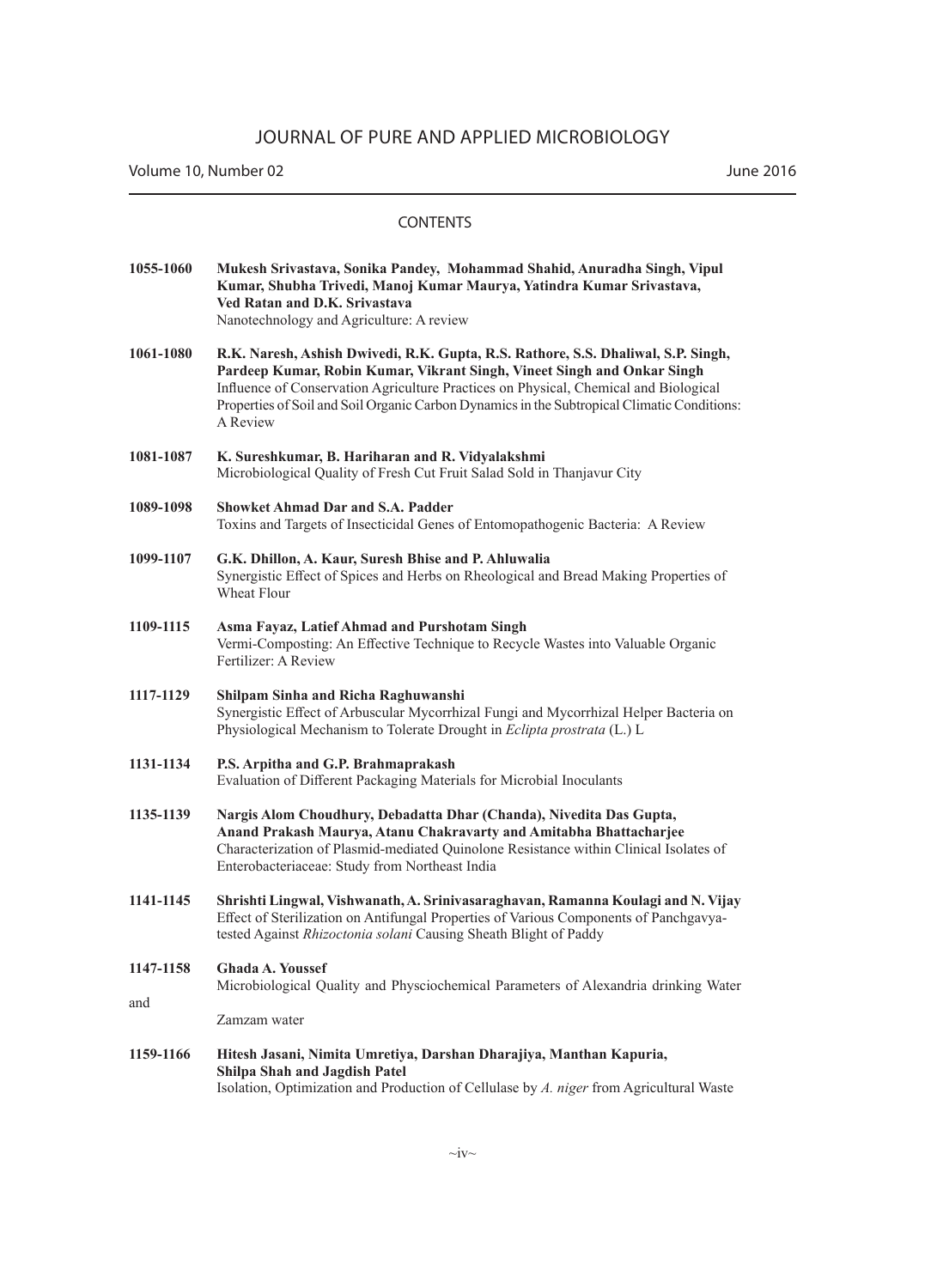Volume 10, Number 02 June 2016

| 1167-1174 | P. Onkara Perumal and Y. Pydi Setty<br>Meta-Analysis of Microarray Data and Integrated Pathway Enrichment Analysis Hints<br>Novel Gene Signatures Associated with Pathogenesis of Obesity in Rattus norvegicus                                                                                                                          |
|-----------|-----------------------------------------------------------------------------------------------------------------------------------------------------------------------------------------------------------------------------------------------------------------------------------------------------------------------------------------|
| 1175-1180 | Mohammad Shahid, Mukesh Srivastava, Sonika Pandey, Anuradha Singh,<br>Shubha Trivedi, Yatindra Kumar Srivastava, Ved Ratan and D.K. Srivastava<br>Influence of Trichoderma harzianum on Wilt Disease in Chickpea Seedlings caused by<br><b>Fusarium</b> species                                                                         |
| 1181-1188 | Harshal Kharkar, Kunal Kale and Prashant Thakare<br>Molecular Characterization of <i>Pyricularia grisea</i> Isolates using AFLP DNA Fingerprinting                                                                                                                                                                                      |
| 1189-1196 | N. Rani and Yashoda R. Hegde<br>Investigations on Cultural, Morphological and Pathogenic Variability among Isolates of<br>Fusarium oxysporum Causing Wilt of Fenugreek                                                                                                                                                                  |
| 1197-1210 | Ankita Sharma, Karuna Dhiman, Zeba Ansari and Poonam Shirkot<br>Thermostable Lipase Production by Aneurinibacillus thermoaerophilus MBW2 Strain<br>Isolated from Indian Hot Water Spring                                                                                                                                                |
| 1211-1222 | Robin Kumar, B.P. Dhyani, Vivak Kumar, Amit Mishra, Rajiv Kumar, Ashish Dwivedi,<br>Vineet Kumar, Lalit Kumar Rolaniya, Madhuri Gupta and Swati Tyagi<br>Effect of Fertigation and Residue Management on Performance of Direct Seeded Rice and<br>Soil Biological Health Under Rice Wheat Rotation in Indo-gangetic Plain Zone of India |
| 1223-1232 | B.N. Meena, R.N. Pandey and Dama Ram<br>Seed Bio-Priming for Management of Root Rot and Blight of Mungbean Incited by<br>Macrophomina phaseolina (Tassi) Goid. and Rhizoctonia solani Kuhn                                                                                                                                              |
| 1233-1242 | N.K. Yadav, K.S. Nirania and Anupam Maharshi<br>Evaluation of Cotton Germplasm for Source of Resistance against Cotton Leaf Curl Disease                                                                                                                                                                                                |
| 1243-1250 | Abhishek Mishra, Mohammad Shahid, Supriya Dixit, Sonika Pandey,<br><b>Mukesh Srivastava and Ved Ratan</b><br>Morpho-Molecular Identification of Trichoderma asperellum CA-03/9840                                                                                                                                                       |
| 1251-1260 | B.V. Gondhali, T.A. More, R.M. Naik, K.S. Raghuwanshi and P.K. Lokhande<br>In vitro Bioefficacy of Different Antimicrobial Peptides Against Different Pathovers of<br>Xanthomonas Using Paper Disc and Micro-Dilution Broth Method                                                                                                      |
| 1261-1268 | S.R. Macwan, S.C. Parmar, J.B. Prajapati and K.D. Aparnathi<br>Evaluation of Cheddar Cheese Whey and Paneer Whey as a Growth Medium for<br>Lactic Acid Bacteria                                                                                                                                                                         |
| 1269-1276 | Shashi Prabha, Ashwani Yadav, Akanksha Sharma, Hemant Kumar Yadav,<br>Sujit Kumar and Rajendra Kumar<br>Plant Immune System: Plant Disease Resistance Genes and its Applications                                                                                                                                                        |
| 1277-1284 | Madhuri Meena, A.C. Shivran, P. Deewan and R. Verma<br>Biofortification of Coriander (Corianderum sativum) Variety with Sulphur and Zinc for<br><b>Higher Productivity</b>                                                                                                                                                              |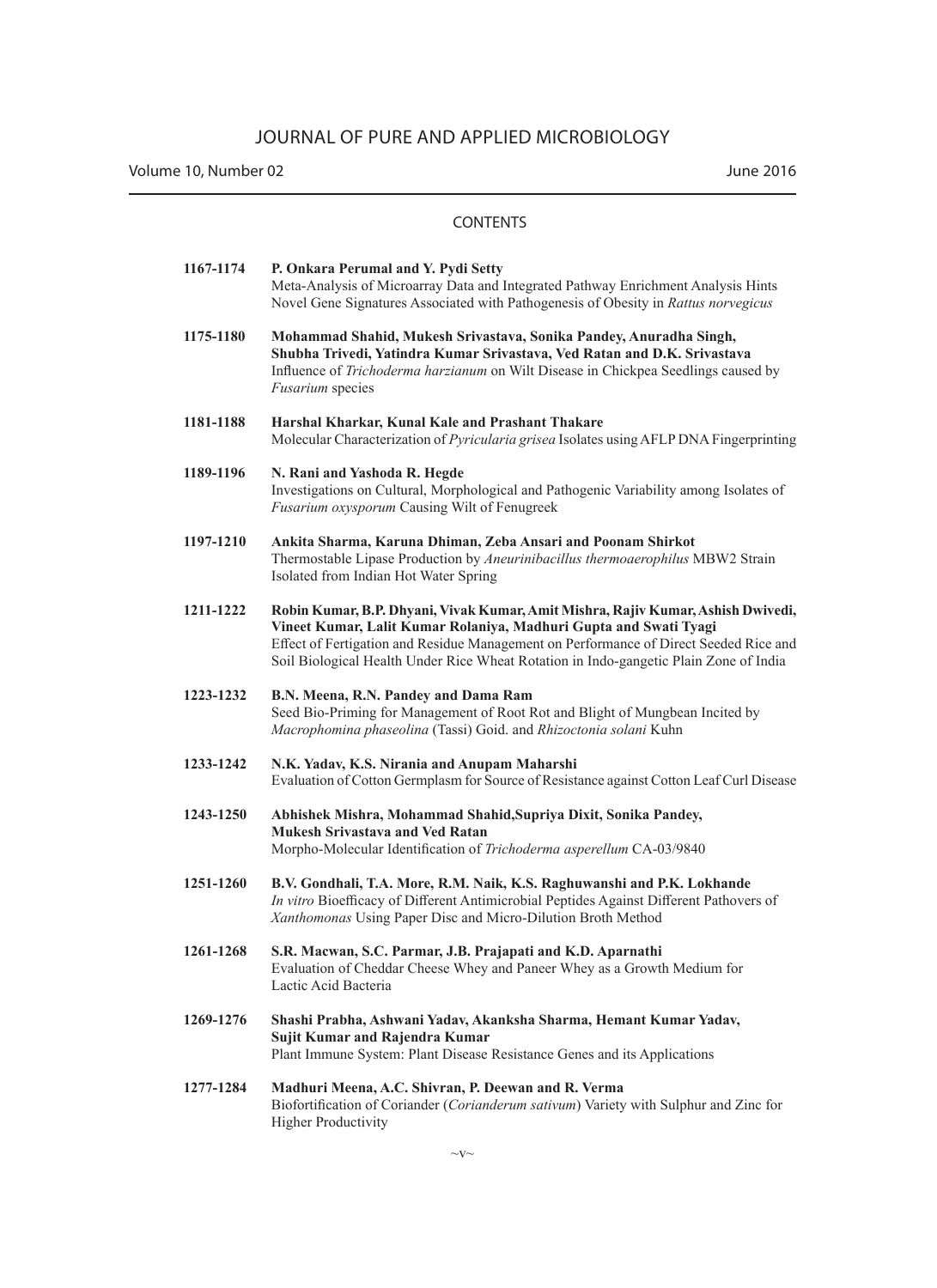Volume 10, Number 02 June 2016

| 1285-1292 | Harshraj Kanwar, Amit Trivedi, Brajnandan Singh Chandrawat and<br>Shanti Kumar Sharma<br>Progression of Powdery Mildew, Alternaria Blight and Bacterial Leaf Blight of Cluster                                                |
|-----------|-------------------------------------------------------------------------------------------------------------------------------------------------------------------------------------------------------------------------------|
| Bean      | in Relation to Weather Parameters                                                                                                                                                                                             |
| 1293-1302 | Vikram C. Solanki and Prateek Shilpkar<br>Vermicomposting of De-Oiled Cake of Brassica juncea by Eisenia foetida                                                                                                              |
| 1303-1309 | Avinash Kumar Rai, Amitava Rakshit, Sumit Rai, Manoj Parihar and Visal Seth<br>Factors Responsible for Phosphorus Uptake Efficiencies of Crop Species in<br>Hot Sub Humid Eco-region of Middle Gangetic Plains of India       |
| 1311-1317 | A.S. Thounaojam, A.D. Patel, A.Y. Makani, N.N. Chaudhary and D.B. Nakarani<br>Effect of Variety, Planting Material and Plant Growth Bio-regulant on Turmeric Performance<br>(Curcuma longa l.) under Middle Gujarat Condition |
| 1319-1324 | Gagan Kumar, J.S. Patel, S.K. Yadav, Ajay Kumar and R.P. Saxena<br>Evaluation of Coriander Germplasm Against Stem Gall Disease of Coriander<br>(Coriandrum sativum L.)                                                        |
| 1325-1332 | Achin Kumar, Satendra Kumar, Surya Kant, Anil Kumar Shukla, Vipin Kumar and<br><b>Yogesh Pal</b><br>Effect of Different N Levels with and without P and K on Growth, Yield and Acquisition                                    |
| οf        | Nutrients by Mustard (Brassica juncea)                                                                                                                                                                                        |
| 1333-1339 | Vellaichamy Mageshwaran and Noushad Parvez<br>Gossypol Detoxification and Lysine Enrichment in Cottonseed Cake by<br>Solid State Fermentation                                                                                 |
| 1341-1349 | Asif Ahmad Bhat, Arvind Kumar and Manpreet Kaur<br>Effect of Clove Oil on the Oxidative Stability and Microbial Quality of Almond and<br>Walnut Enriched Chevon Nuggets                                                       |
| 1351-1358 | S. Karthick Raja Namasivayam, D. Jayakumar, V. Ramesh Kumar and<br><b>V. Arvind Bharani</b>                                                                                                                                   |
|           | Gum Acacia (GA) Coated Algal Mediated Biogenic Silver Nanoparticles Synthesis<br>(GA-AgNps) for the Potential Pharmacological Activities                                                                                      |
| 1359-1366 | Rajalaxmi S. Keshgond and S. Lingaraju<br>Studies on Biochemical Changes in Fusarium Wilt Resistant and Susceptible Genotypes<br>during Fusarium udum and Heterodera cajani interaction in Pigeonpea                          |
| 1367-1377 | H.S. Jatav, S.K. Singh, Y.V. Singh, Alpana Paul, Vipin Kumar, Preeti Singh and                                                                                                                                                |
|           | <b>Hemant Jayant</b><br>Effect of Biochar on Yield and Heavy Metals Uptake in Rice Grown on Soil Amended with<br>Sewage Sludge                                                                                                |
| 1379-1386 | S.R. Macwan, J.B. Prajapati and K.D. Aparnathi<br>Hydrolysis of Proteins in Cheddar Cheese Whey and Utilization as a Growth Medium for<br>Lactic Acid Bacteria                                                                |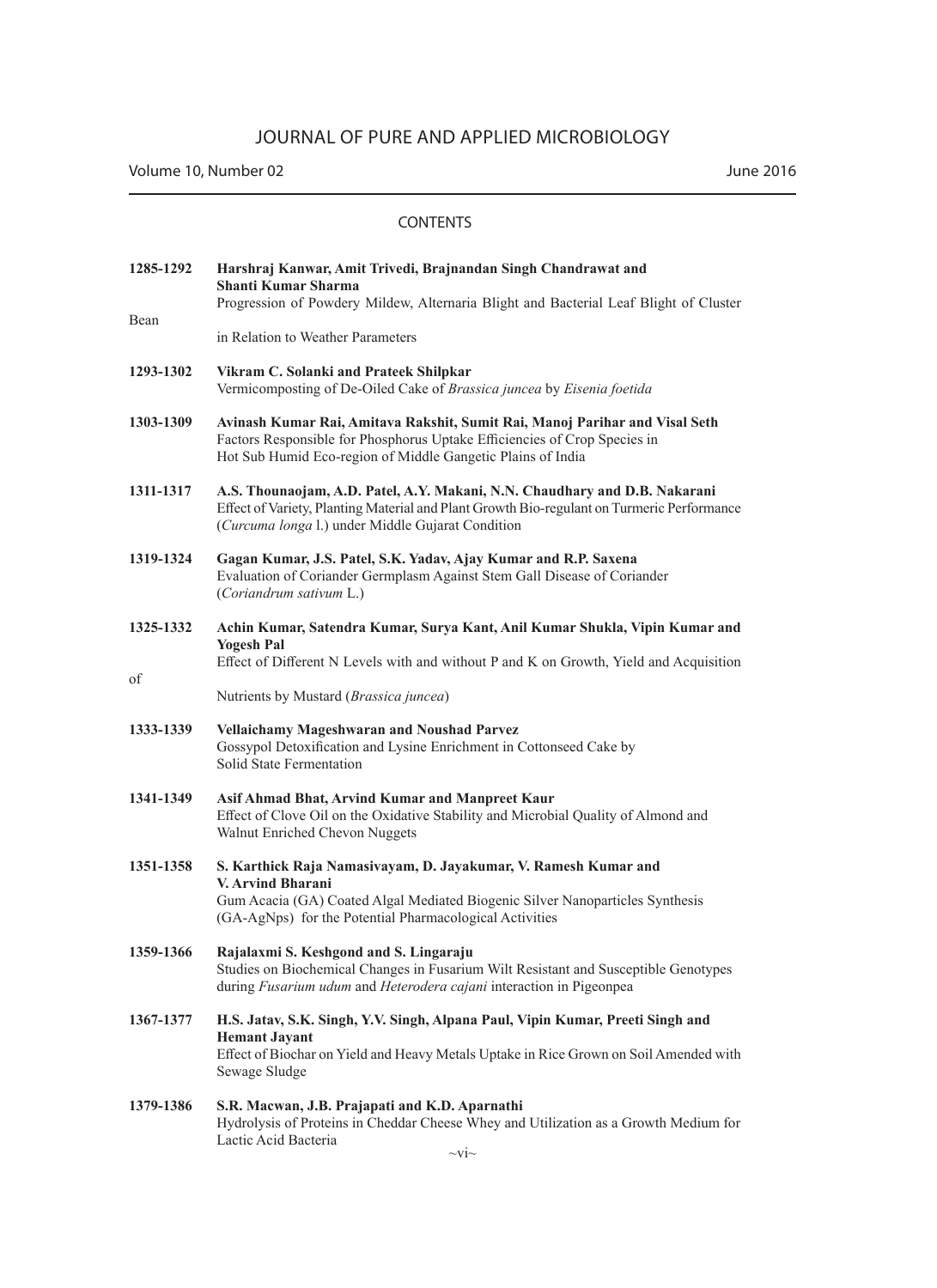Volume 10, Number 02 June 2016

| 1387-1394 | Rajni Chaudhary, Subodh Kumar, H.M. Yathish, Sivakumar A., Chinmoy Mishra,<br>Amit Kumar, Anuj Chauhan, B. Sivamani and N.R. Sahoo<br>Identification of SNPs in Beta 2 Microglobulin (b2M) Gene and their Association with<br>IgG Concentration in Neonatal Buffalo Calves |
|-----------|----------------------------------------------------------------------------------------------------------------------------------------------------------------------------------------------------------------------------------------------------------------------------|
| 1395-1401 | B.V. Gondhali, T.A. More, S.S.Pawar, S.A. Ranpise and V.G. Khandagle<br>Standardization of In vitro Regeneration Protocol for Pomegranate (Punica granatum L.)<br>var. Bhagwa Using Different Media Composition                                                            |
| 1403-1408 | Pradeep Kumar Choudhary, Ashok Kumar Bhatia and Anjana Goel<br>Efficacy of Antimicrobial and Antioxidant Activity of Solanum xantocarpum<br>Whole Plant Hot Aqueous Extracts                                                                                               |
| 1409-1414 | C. Shiny Matilda and C. Shanthi<br>Evaluation of Suitability of Primary Growth Models to Fit Bacterial Growth Under<br><b>Metal Stress Conditions</b>                                                                                                                      |
| 1415-1420 | Manu Sharma, Smita Singh, Dilip Kumar and Yogesh K. Rathor<br>Shelf Life Enhancement of Paneer tikka by Modified Atmospheric Packaging                                                                                                                                     |
| 1421-1425 | H.H. Deshpande, P. Jones Nirmalnath, Madhura A. Sagarkar and C.S. Hunshal<br>Dehydrogenase Activity in the Rhizosphre Soils of Sugarbeet                                                                                                                                   |
| 1427-1434 | Neha Bhardwaj, Priya Batra and Vikas Beniwal<br>Biosynthesis, Cytotoxicity and Antimicrobial Effect of Silver Ganoparticle from<br>Polysaccharide Extract of Ganoderma lucidum                                                                                             |
| 1435-1442 | Baljot Kaur, Monica Sachdeva Taggar, Poonam Sharma and Manjeet Kaur Sangha<br>Purification and Characterization of Extracellular Lipase from<br>Pseudomonas aeruginosa KF 853103                                                                                           |
| 1443-1448 | Sonika Pandey, Mukesh Srivastava, Mohammad Shahid, Vipul Kumar,<br>Anuradha Singh, Shubha Trivedi, Ved Ratan, Manoj Maurya and Y.K. Srivastava<br>Isolation, Production and Partial Characterization of Extracellular Lipase from<br>Trichoderma Species                   |
| 1449-1454 | Vora Jinal, Shilpkar Prateek and Shah Mayur<br>A Comparative Analysis of Soil Properties Under Organic and Inorganic<br>Triticum aestivum (Wheat) Farm Soil                                                                                                                |
| 1455-1461 | Y.V. Singh, S.K. Singh, Sanjay Kumar Sahi, S.K. Verma, R.N. Yadav and P.K. Singh<br>Evaluation of Soil Fertility Status from Milkipur Village, Arajiline Block, Varanasi District,<br>Uttar Pradesh, in Relation to Soil Characteristics                                   |
| 1463-1468 | Vipul Kumar, Adesh Kumar, Mukesh Srivastava, Sonika Pandey, Mohammad Shahid,<br>Yatindra Kumar Srivastava and Shubha Trivedi<br>Trichoderma harzianum (Th. azad) as a Mycoparasite of Fusarium and Growth Enhancer<br>of Tomato in Glasshouse Conditions                   |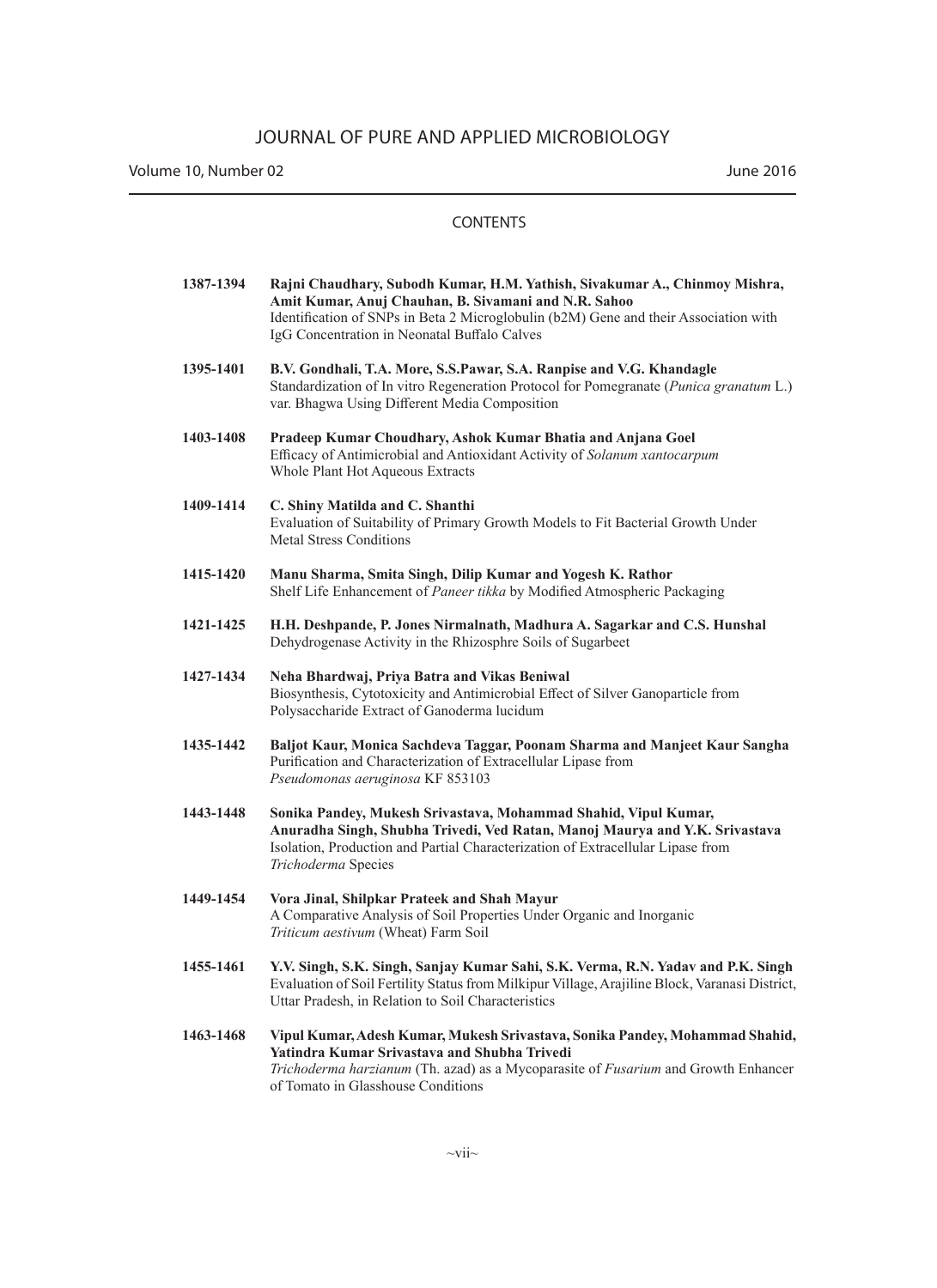| 1469-1475 | J.P. Misra, Gyan Manjary Rao, Ashwani Kumar, Ashwani Yaday, Sujit Kumar,<br>Renu Yaday, Rajendra Kumar and Seweta Srivastava |  |
|-----------|------------------------------------------------------------------------------------------------------------------------------|--|
|           | Molecular Assisted Breeding for Ascochyta Blight Resistance in Chickpea<br>( <i>Cicer arietinum L.</i> ) - A Review          |  |

- **1477-1483 Ashish Tiwari, Shikha Devi, Shivesh Sharma, N.K. Singh, Kanchan Viswakarma, Nitin Kumar, Neha Upadhyay, Rishi Verma, Pankaj Verma and Vivek Kumar** Analysis of Bulk and Pigeonpea Rhizosphere Soil in Middle Gangetic Region of Uttar Pradesh
- **1485-1490 Sandeep Kumar, Manmohan Kumar, Vishvendra, Partap Singh and C.S. Prasad** Laboratory Evaluation of the Bio-Pesticide and Synthetic Insecticides against Sugarcane White Grub *Holotrichia nagpurensis* in Western Plain Zone of Uttar Pradesh
- **1491-1496 Gyan Manjary Rao, Gopal Singh, Prashant Mishra and Rajendra Kumar** Identification of Fungal Biocontrol Agents against *Sclerotium oryzae* Causing Stem Rot of Rice (*Oryza sativa* l.)
- **1497-1503 Mohammad Shahid, Sonika Pandey, MukeshSrivastava, Anuradha Singh, Shubha Trivedi and Yatindra Kumar Srivastava** *Trichoderma harzianum* Th azad/6796: From Isolation to Bioformulation
- **1505-1510 C. Padmapriya and R. Murugesan** Characterization of Methanolic Extract of Red Pigment from *Penicillium purpurogenum*  and its Antioxidant activity
- **1511-1517 Poornima, Gururaj Sunkad, Hari K. Sudini and M.K. Naik** Biochemical Changes in Groundnut (Arachis hypogaea L.) Infected by Stem and Pod Rot Disease caused by *Sclerotium rolfsii* Sacc
- **1519-1525 Sitanshu, C. P. Srivastava and J.P. Shahi, Shiv Bahadur and Rajani** Screening of Maize Inbred Lines for Resistance to Stem Borer, *Chilo partellus* (Swinhoe) under Natural Infestation
- **1527-1532 S.K. Shukla, A Chauhan, S. Shukla, M. Panigrahi, B. Bhushan, S. Maurya, Sarvjeet, R. Maurya, S. Kumar, C. Prakash, V.K. Saxena and R.V. Singh** Screening of Bovine Tuberculosis Cattle using the Tuberculin Skin Test in Barsana
- **1533-1539 R. Rangeshwaran, V. Velavan, Frenita M. Lewis, Surabhi Kumari, A.N. Shylesha, M. Mohan, Satendra Kumar and G. Sivakumar** Cloning, Expression and Bioassay of Vip3A Protein from an Indigenous *Bacillus thuringiensis* Isolate
- **1541-1546 Mohammad Shahid, Sonika Pandey, Mukesh Srivastava, Anuradha Singh, Shubha Trivedi and Y.K. Srivastava**  Identification of Three Biocontrol Genes (ech-42,chit-HAR3 and Xyn2) Involved in Fungal/ Bacterial Cell Wall Degradation in *T. harzianum* (Th Azad/6796)
- **1547-1552 T.M. Shruthi, S.L. Budihal, Sidharam Patil, C.P. Sankalpa and Eresha** A Comparative Study on Properties of Black Soils Derived from Different Parent Materials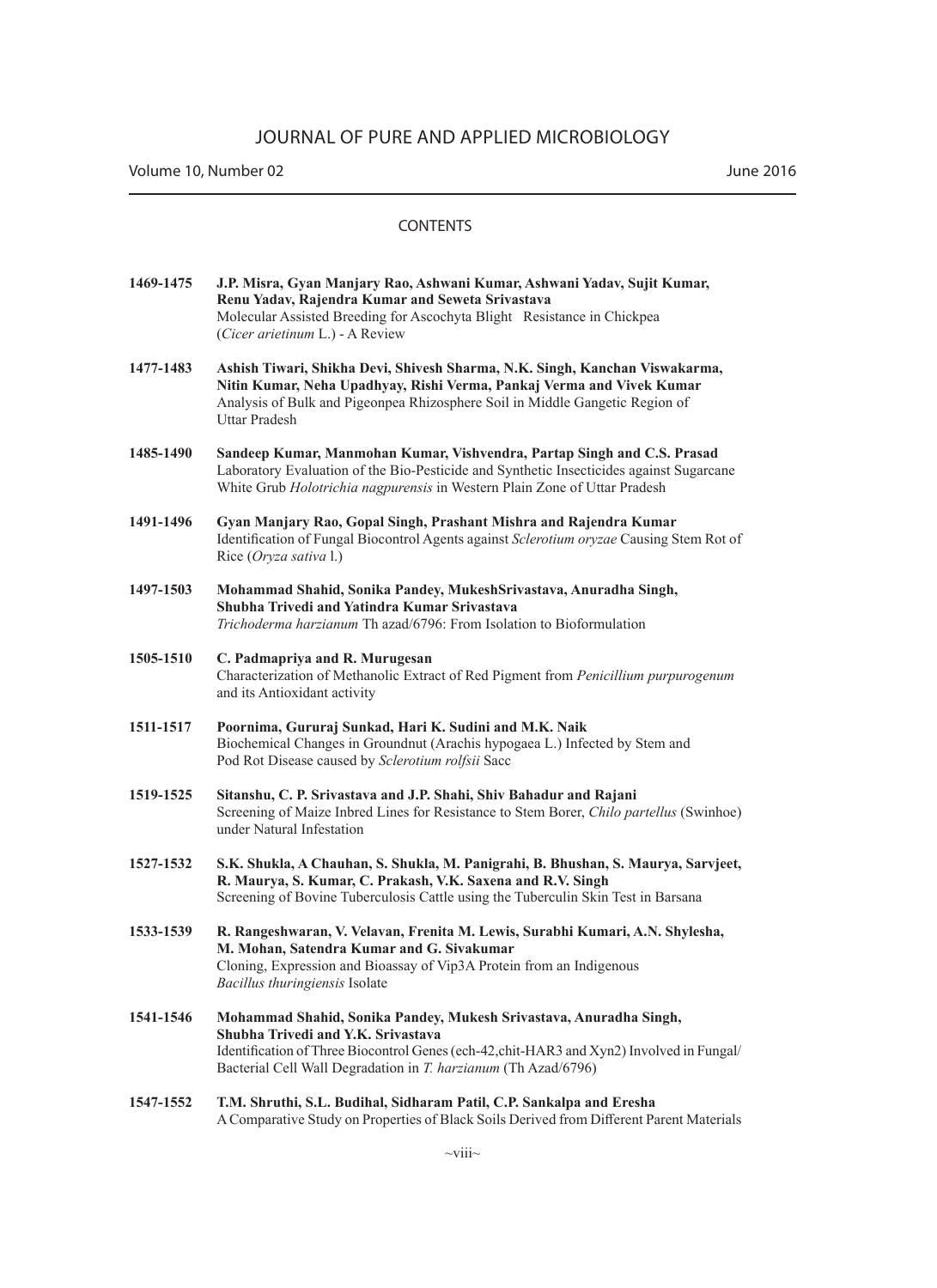Volume 10, Number 02 June 2016

| 1553-1558 | Ramdayal Meena, R.P. Andhale and Raj Kumar Meena<br>Effect of Shade Net Colours, Its Intensity and Fertilizer Levels on Growth and Yield of<br>Beetroot (Beta vulgaris L.)                                                                                                                            |
|-----------|-------------------------------------------------------------------------------------------------------------------------------------------------------------------------------------------------------------------------------------------------------------------------------------------------------|
| 1559-1563 | Vijay Prajapati, N. Sasidharan, Nishit Soni, Ankita Patel and Pravin Prajapat<br>Genetic Analysis of Pigeonpea (Cajanus cajan L. Millsp.) Genotypes for Fusarium wilt<br>using Microsatellite Markers                                                                                                 |
| 1565-1571 | Saraswathi, Vishawanath Shetty, M. Ashwini, V.P. Santhosha and Netravati<br>Studies on Fertilizer use Efficiency in Ragi (Eleusine coracana L.) Under Rainfed Conditions                                                                                                                              |
| 1573-1578 | M.R. Aruna, D.J. Mukesh Kumar, D. Senbagam and B. Senthilkumar<br>Investigation on Phytochemical and Antimicrobial Properties of Tuber Extracts of<br>Pueraria tuberosa Linn                                                                                                                          |
| 1579-1584 | S.K. Shukla, A Chauhan, S. Shukla, M. Panigrahi, B. Bhushan, S. Maurya, Sarvjeet,<br>R. Maurya, Vinay K. Saxena, S. Kumar, C. Prakash and R.V. Singh<br>Detection and Identification of Bovine Tuberculosis in Indian Cattle (Bos indicus)                                                            |
| 1585-1589 | Anil Taku, Gulzar Ahmad Badroo, Sabahat Gazal, Irfan Ahmad Mir, Mohd Altaf<br>Bhat, Rajinder Kumar Bhardwaj, Rajni Kanta Sharma, Amitoz Kour,<br>Hamid Shah and Faizan Javaid<br>Prevalence and Bacteriological Examination of Clinical and Sub-clinical Cases of<br>Caprine Mastitis in Jammu, India |
|           |                                                                                                                                                                                                                                                                                                       |
| 1591-1598 | Shubha Trivedi, Mukesh Srivastava, Sonika Pandey, Vipul Kumar, Anuradha Singh,<br>M. Shahid and Yatindra Srivastava<br>Antagonism and Hyphal Relationship between Trichoderma spp. and Fusarium oxysporum-<br>Rhizoctonia bataticola causing Wilt Complex in Chickpea                                 |
| 1599-1602 | T. Jaya Chandra, S. Senthil Kumar, R. Selvaraj and Y.V. Sharma<br>Same Day Sputum Smear Microscopy for the Diagnosis of Pumouary Tuberculosis:<br>ZN Staining Versus Reverse ZN Staining                                                                                                              |
| 1603-1606 | N.D. Punit Kumar, C. Karegowda, K.B. Rudrappa, M. Mahesh, T.G. Manu, R. Murali,<br>H. Nagaraj, B. Mahantesh and T.H. Kavita<br>Influence of Carbon, Nitrogen, Temperature and pH on the Growth of Cercospora nicotianae<br>Causes Frog Eye Leaf Spot Disease of Tobacco                               |
| 1607-1612 | <b>Yasemin Gulecal-Pektas</b><br>Culture-Dependent and Culture-Independent Characterization of Microbial Communities<br>in Hot springs of Bursa, Turkey                                                                                                                                               |
| 1613-1617 | A. Viji Amutha Mary and S. Justin Samuel<br>Laccase: Production and Purification by Pseudomonas aeruginosa                                                                                                                                                                                            |